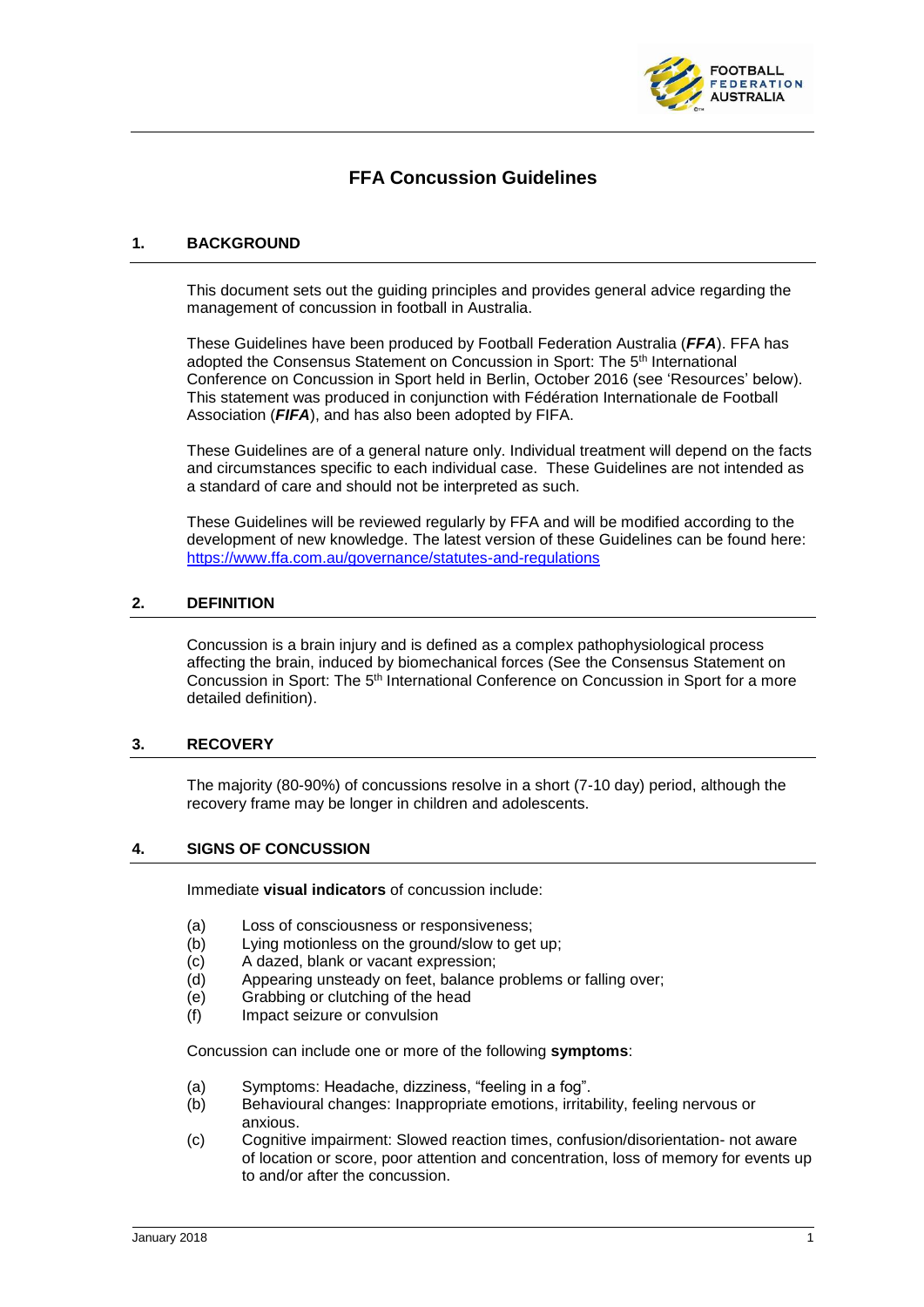The Pocket Concussion Recognition Tool may be used to help identify a suspected concussion (see 'Resources' below).

## **5. REMOVE FROM PLAY**

Any athlete with a suspected concussion should be **immediately removed from play**, and should not be returned to activity until they are assessed by a qualified medical practitioner.

Players with a suspected concussion should not be left alone and should not drive a motor vehicle.

Only qualified medical practitioners should diagnose whether a concussion has occurred, or provide advice as to whether the player can return to play.

There should be **no return to play** on the day of a concussive injury.

### **6. MEDICIAL ASSESSMENT**

A qualified Medical Practitioner should:

- (a) Diagnose whether a concussion has occurred based on clinical judgement;
- (b) Evaluate the injured player for concussion using SCAT 5 (or Child SCAT 5) or similar tool (see 'Resources' below);
- (c) Advise the player as to medical management;
- (d) Advise the player as to when it is appropriate to begin a Graduated Return to Play Program (Annexure 1 to these Guidelines).
- (e) Clear the player to return to play following the graduated RTP program

## **7. RETURN TO PLAY**

Following clearance from a qualified Medical Practitioner for the player to return to play, the player should progress through a **Graduated Return To Play Program** (see Annexure 1 to these Guidelines).

In all cases, the **Graduated Return To Play Program** provides for a minimum of 6 days before the player can play a competitive game.

### **8. RESOURCES**

- (a) Consensus Statement on Concussion in Sport: The 5<sup>th</sup> International Conference on Concussion in Sport held in Berlin, October 2016 (McCrory et al), found here: <http://bjsm.bmj.com/content/51/11/838>
- (b) Pocket Concussion Recognition Tool, found here: <http://bjsm.bmj.com/content/47/5/267.full.pdf>
- (c) SCAT 5 Sport Concussion Assessment Tool  $5<sup>th</sup>$  Edition, found here: <http://bjsm.bmj.com/content/bjsports/51/11/851.full.pdf>
- (d) Child SCAT5- Sport Concussion Assessment Tool (for children ages 5-12 years), found here: [http://bjsm.bmj.com/content/bjsports/early/2017/04/28/bjsports-2017-](http://bjsm.bmj.com/content/bjsports/early/2017/04/28/bjsports-2017-097492childscat5.full.pdf) [097492childscat5.full.pdf](http://bjsm.bmj.com/content/bjsports/early/2017/04/28/bjsports-2017-097492childscat5.full.pdf)
- (e) Graduated Return to Play Protocol (Annexure 1 to these Guidelines)